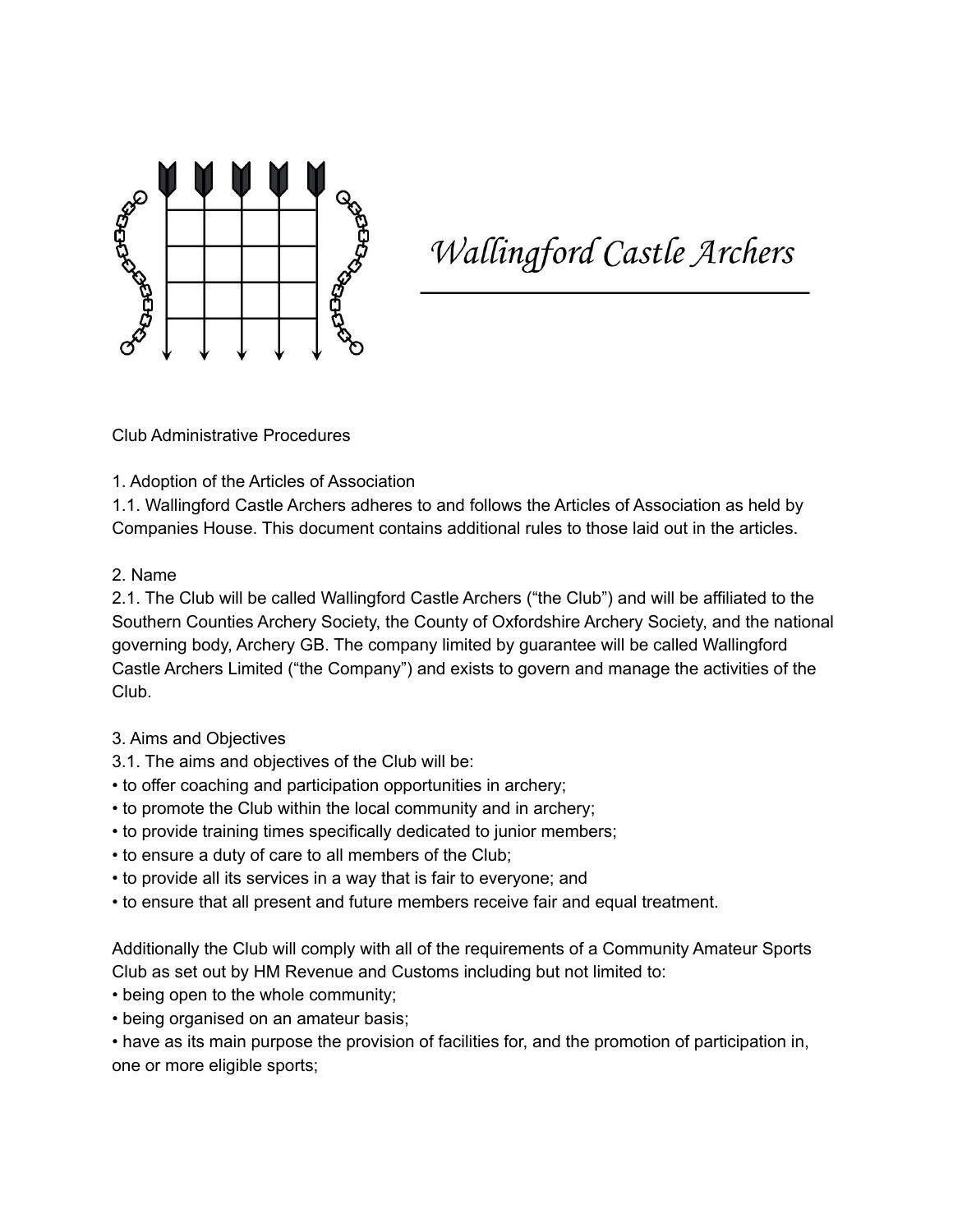• reinvesting any surplus income or gains in the club. No income is redistributed to members or anyone else.

## 4. Membership

4.1. All members of the Club ("Club Members") will be subject to the regulations of the Club Administrative Procedures, and by joining the club will be deemed to accept the regulations and codes of conduct that the Club has adopted.

4.2. Members will be enrolled in one of the following categories:

- Full senior member
- Associate member
- Junior member
- Concession member

A Club Member will be eligible for the concession membership rate if he/she is either between the ages of 18-24 inclusive or classified as disabled.

4.3. Any Club Member who is a Full senior member or Concession member will also be a member of the Company ("Company Member").

4.4. All Company Members will be guarantors of the Company and the amount guaranteed will be £1 per Company Member.

4.5. Membership fees will be set annually by the Management Committee and confirmed at the Annual General Meeting (AGM). Fees will be paid monthly.

4.6. Fees are as follows (per month):

- Full senior member: £20 (for a minimum term of 6 months from the first joining date)
- Associate member: £15
- Full junior member: £15
- Concession member: £15

4.7. Applications for membership should be submitted by all prospective Club Members via the form on the Club's website, whereby they shall be assessed, approved or denied by a Director (item 5.1.).

4.8. Club Members may terminate their membership at any time, provided they have fulfilled the condition set out in item 4.6. by submitting a written request for membership termination to the Directors via email, at which point they will cease to be a Member and guarantor of the Company. No exclusively verbal requests for membership termination will be accepted.

5. Club Committee and Officials

5.1. The board of Directors of the Company will consist of:

• President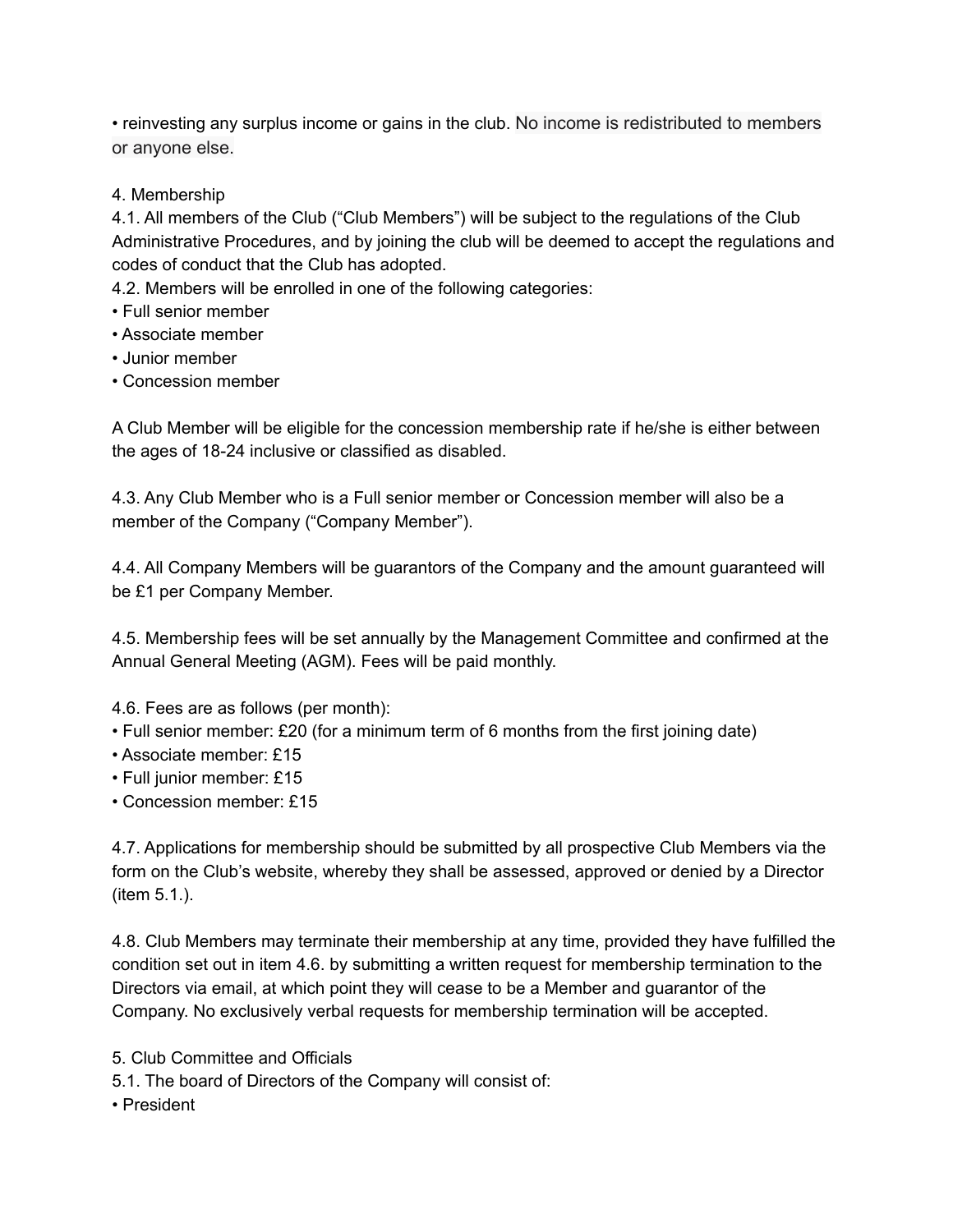- Chairman
- Secretary
- Treasurer

5.2. The Directors delegate certain responsibilities for the management of the club to a Management Committee. The Management Committee will include such positions as deemed necessary by the Directors and is likely to include:

- Equipment Officer
- Records Officer
- Junior Representative

5.3. Directors will serve a 3 year term, after which the position will be filled by election at the AGM. Outgoing Directors will be eligible for re-election.

5.4. Appointees to positions on the Management Committee will be selected annually at the AGM, unless a vacant position exists prior to the AGM at which point the process for appointment will be decided upon at the discretion of the Directors.

• All positions will be considered contestable at the AGM with the incumbent appointee eligible for re-appointment.

• Where positions are uncontested, or when a prospective appointee is deemed to be unsuitable for the role, the ruling of the appointment will be determined by the Directors.

• Where positions are contested by 2 or more prospective appointees, the appointment will be decided in one of two ways:

- the Directors appoint both Members
- the decision will be put to a Club Members vote

• In order to be eligible to act as a Director, the individual must be a Company Member, thereby fulfilling the criteria established in item 4.4..

• In order to be eligible to be appointed to a position on the Management Committee, the Club Member must be a Full senior member, Full junior member or Concession member.

5.5. The Management Committee:

• will be responsible for adopting new policy, codes of conduct, and rules that affect the organisation of the Club;

- will have the power to appoint and dissolve sub-committees as necessary;
- will have the power to appoint and remove advisers to the Club and its committees; and
- will have the power to call an Extraordinary General Meeting (EGM).

5.6. The Quorum required for business to be agreed at Committee meetings will be three quarters of the total number of club Officials elected to the relevant committee.

5.7. Any Club Member may request to sit in on a Management Committee meeting, but may only join discussions if invited to do so.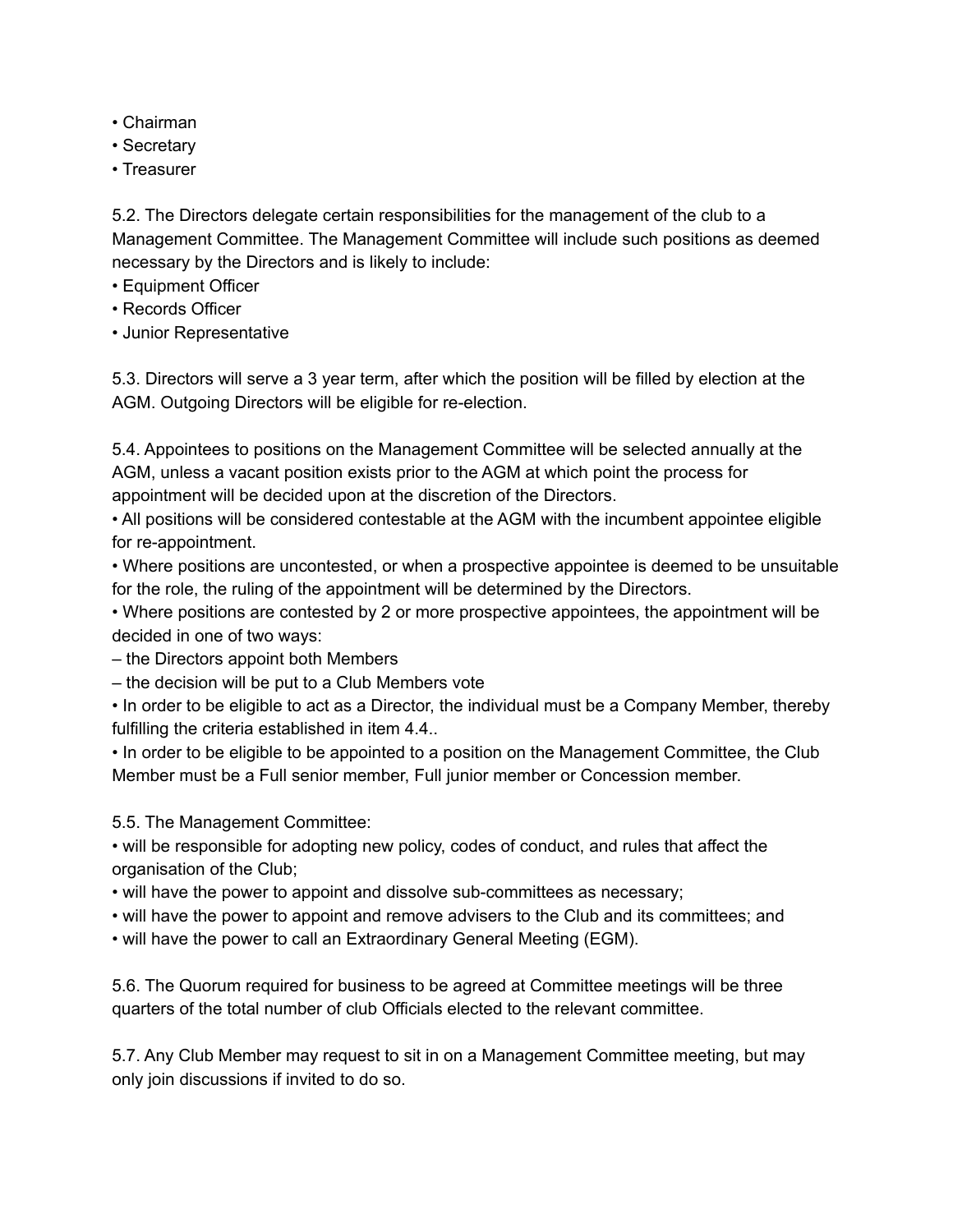5.8. The Directors will be solely responsible for disciplinary hearings of Club Members who infringe upon the Club rules, regulations or constitution. The Directors will be responsible for taking any action of suspension or discipline following such hearings.

6. Finance

6.1. The financial year of the Club will end on: 31st October

7. Annual General Meetings

7.1. Notice of the Annual General Meeting (AGM) will be given by the Secretary.

7.2. Not less than 21 clear days' notice will be given to all members.

7.3. The AGM will receive a report from Directors and a statement of the audited accounts.

7.4. Nominations for Directorial positions open for election will be sent to the Secretary prior to the AGM.

7.5. Nominations for appointees to positions on the Management Committee should be sent to the Secretary prior to the AGM. The Directors will meet to decide which positions to hold elections for during the AGM.

7.6. Elections for Directors will be passed by a majority vote of those Company Members in attendance.

7.7. Elections for appointees to positions on the Management Committee will be passed by a majority vote of those Club Members in attendance.

7.8. Resolution of all Company matters raised will be passed by a majority vote of those Company Members in attendance.

7.9. All Club Members are eligible to raise a motion on Club matters at the AGM.

7.10. Resolutions of all Club matters raised will be passed by a majority vote of those Club Members in attendance.

7.11. All Company Members (as defined in item 4.4.) are eligible to vote on Company matters at the AGM.

7.12. All Club Members are eligible to vote on Club matters at the AGM.

7.13. Junior Club Members aged 14 or over are entitled to a vote at the AGM. For those junior Club Members of age 13 and under, their vote will be passed to a parent or guardian. Juniors between the ages of 14 and 18 may also chose to pass their vote to a parent or guardian. If the parent or guardian is themselves a Club Member then any votes passed to them by junior Club Members will be in addition to the vote they possess in their own right.

7.14. Requests for the right to vote by proxy must be submitted to the Secretary in writing. A form will be provided for the Company Member/Club Member to cast their vote(s) which must be returned to the Secretary no less than 24 hours prior to the AGM.

7.15. The Directors reserve the right to refuse any proxy vote where the form is insufficiently completed or unsigned.

7.16. The quorum for AGMs will be 25% of Company Members.

8. Extraordinary General Meetings

8.1. Procedures for any Extraordinary General Meeting (EGM) will be the same as for the AGM.

8.2. The Directors have the right to call an EGM at any time.